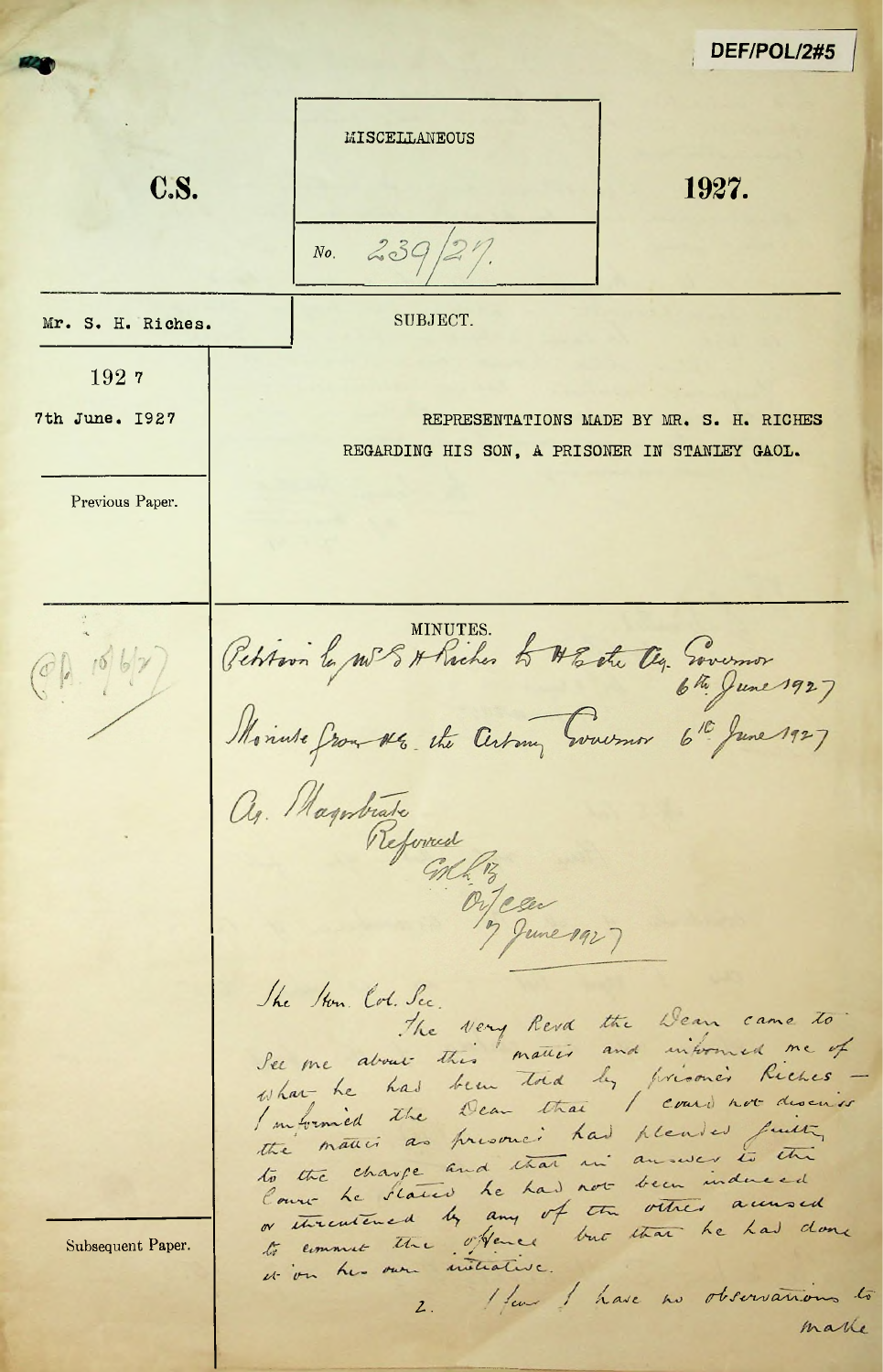beyond that presoner Reche's received a fair and unharities trial and was given every Concumstances.

3. Depositions are not taken in Cases which can be dealt water in the lower Cours.

4. Magistrales notes of evidence book no sent hereware - please sur hages 255 to 261. In cases where a plen of "Guin,"<br>is entered the Court may proceed to fulgment Matroni calling witnesses - in this case existence was taken in order that howevers could have every opportunity of cross escamining.

M. Craign Hardin<br>ap. Magistran

V. S. S. Soutted.

Off. Ye. Sect. Please neps that offer fill consideration of all the circumstances of the care I rynt that I see no venu to Literfere with the sentence of the fourt.

 $\frac{1}{2}$  or 6. 27.

Lettes to hur S. A. Riches, 8 June 1977.  $6.5$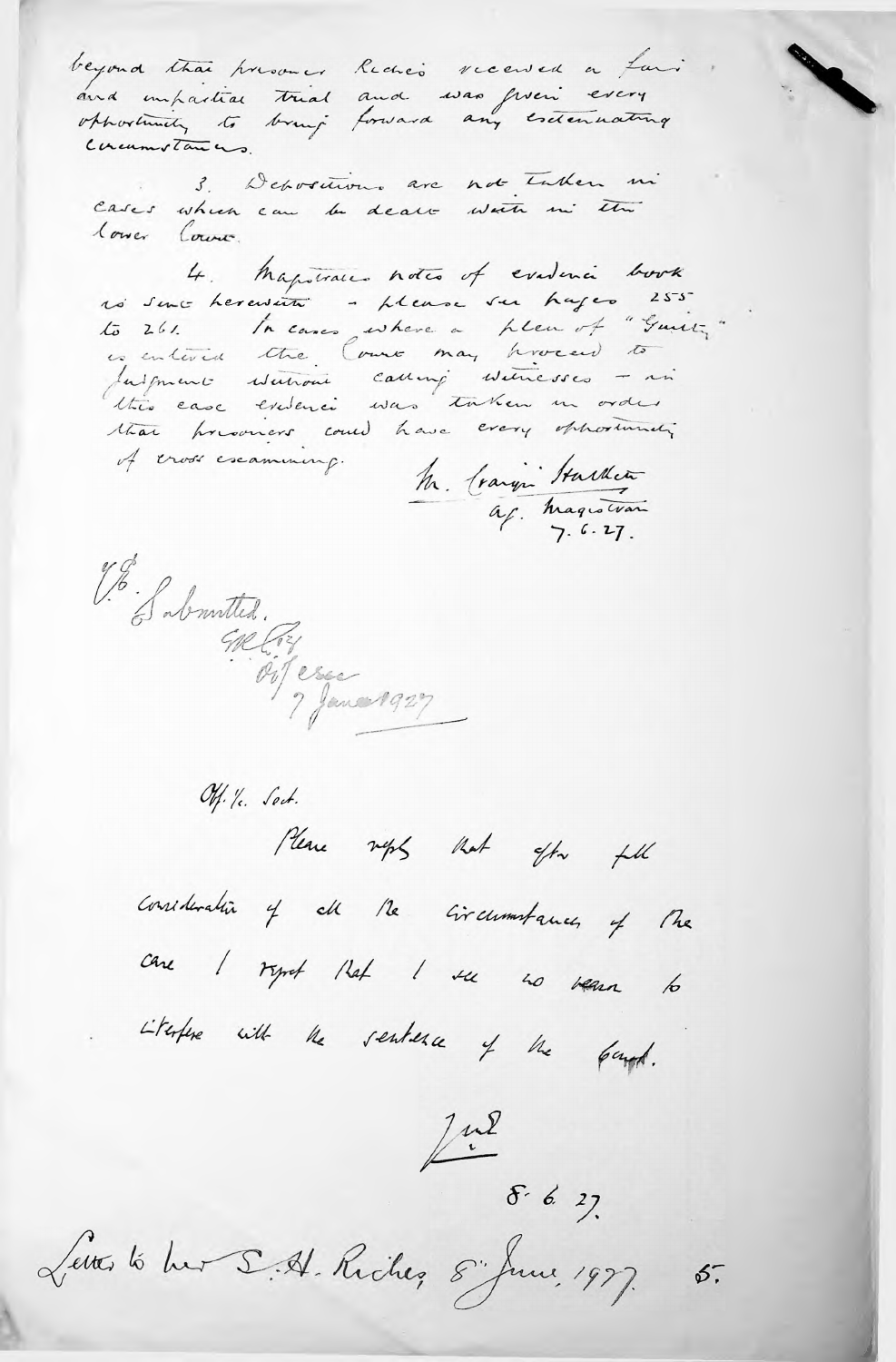Monday 6th.1927•



To His Excellency, The Acting Governor.

> Re. Reginald Lawrence Riches, now serving a sentence of three months imprisonment in the Stanley Gaol, and passed upon him on the I4th, of May last.

Certain facts having come to my notice since the trial of this prisoner, <sup>I</sup> consider it my duty to lay them before Your Excellency on his behalf,

It will be noticed in the depositions taken in the Court at the trial, that when the Chief Constable made his first appearance at the Cookhouse, the prisoner Cox remarked to him "I'll take the blame", the Chief Constable then withdrew and returned later to make further inquiries. Upon the appearance of the four vrisoners in the dock at the first hearing I noticed that the above prisoner - my sonwas the most youthful of the four, inde d, any casual observer would have noticed this, and further, would have asked themself how it came about that he was pleading guilty to the more serious charge: I came away impressed, that there was more underlying this plea- than had been brought out in evidence, therefore, I requested the Dean of Christ Church to visit my son on the first visiting day at the Gaol,and see for himself whether anything was being kept back; this he did on the 21st. of that month, he then came to my house after the visit and told both myself and my wife, that he (the abeve prisoner) had made a- voluntary confession to him (the Dean) that he was innocent of the charge for which he had pleaded guilty and had been sentenced: on the following Monday, the 23rd., I believe he also brought this to the notice of the Magistrate,

Whilst the Dean was visiting the Gaol on the afternoon of the 2Ist., a man arrived in Stanley from Fitzroy Station and told the Aunt of the above prisoner,that after the Chief Constable had paid his first visit to the Cookhouse and had left, there was a plan (Riches) should take the blame when they appeared  $k\cdot^{\texttt{Ore}}$  the conceived between them - so he was informed by the above  $pr^{-d}$  ner. just before they left that station to come to Stanley - nat he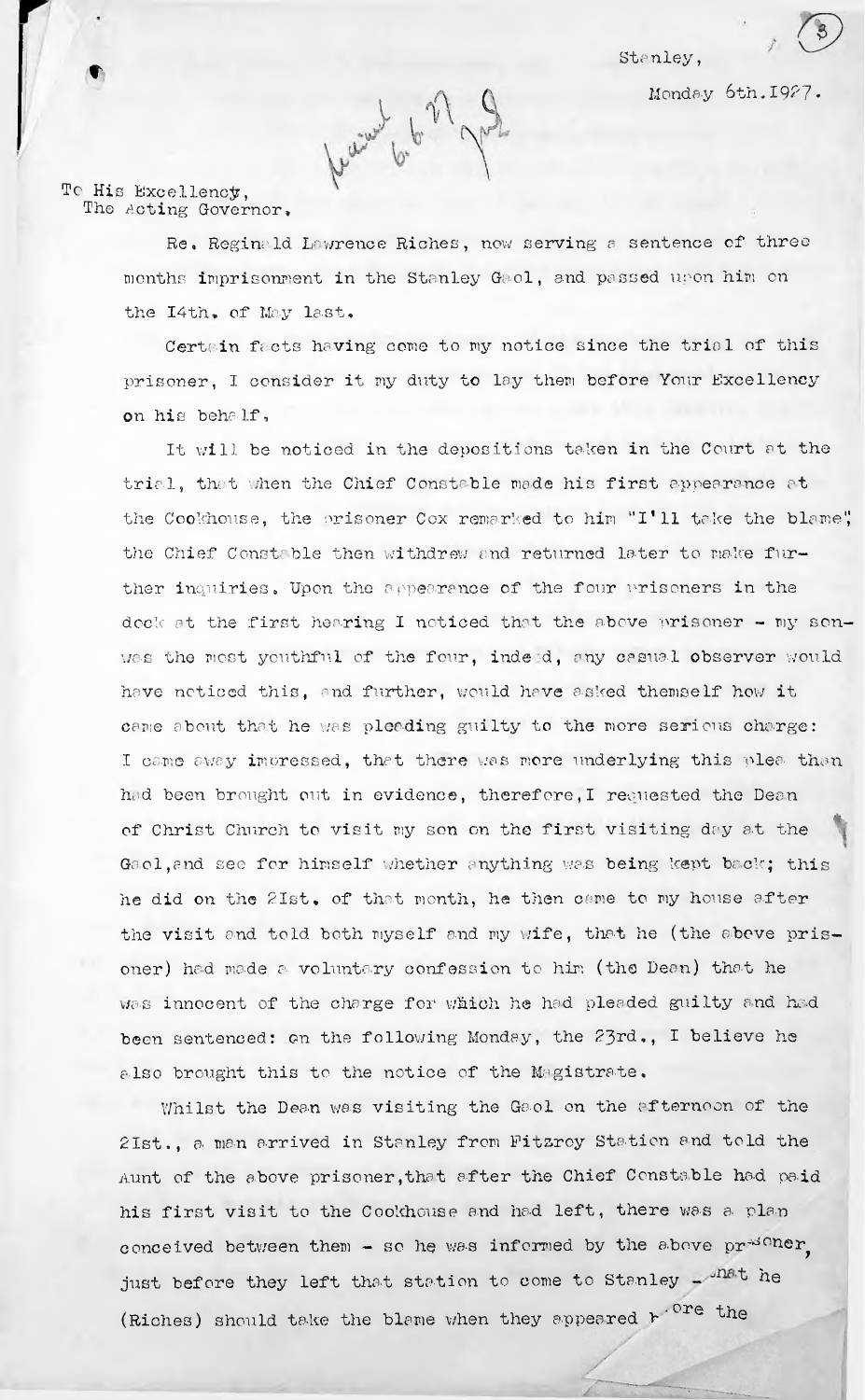the Magistrate, this was conceived, who I submit, is the master mind, Cox. "that my son, he being the youngest should take all the blame for entering the Store".as there would only beis fine imposed, and your father would pay that, and when we get out we will square up your fine with him": had this man reported that at Fitzroy to the Chief Constable, it would have made all the difference to this prisoner at the trial, and would have shewn how this youth had been shamefully led into this trouble.

This youth is not a thief at heart, if his confession is to be accepted, and I submit there is corroboration in the statement above referred to, he has been led into this by men older than himself, and be n branded a thief for a theft he never committed, and have thus lost his character at the age of 18 years. The people of Stanley are horrified, and from the first never believed for one moment that he was the leading light in this exploit, more so. seeing that two of the other three are from the United Kingdom and served in the Great War, and are therefore men of the world, the third being <sup>a</sup> drunken ne'er-do-well.of local birth.

When the Assistant Manager returned to Fitzroy after attending at this Trial, he looked round for the key which would open the door of the building where the theft took place, and sure enough, found the very key in the door of Cox's room: here we have damning evidence why Cox, in the first instance, said "I'll take the blame", and later, by shifting the blame on the shoulders of the youngest,with the plan of settling the fine when he was released, and putting forth the key which would not open the store door when it was tried by the Chief Constable, the Asst. Manager, and the prisoner Riches himself, I submit that this finding of the key in the door of the prisoner Cox, supports the theory why he wanted to shift the blame on to another's shoulders, and thus remove suspicion from himself: had all these keys been gathered up before these men were brought to Stanley,this key must have weighed heavily against him, but he cunningly conceived the plan so as to remove this suspicion.

For two years my son was employed in the Treasury, he held no official status; he was taken in by 8. former Treasurer in this manner. In n October 1924, H.E.Sir Joh/Middleton, asked me through the Treasurer to go South, as I had put in the previous season down there I declined, owing to the fact that my son (the above prisoner) was leaving school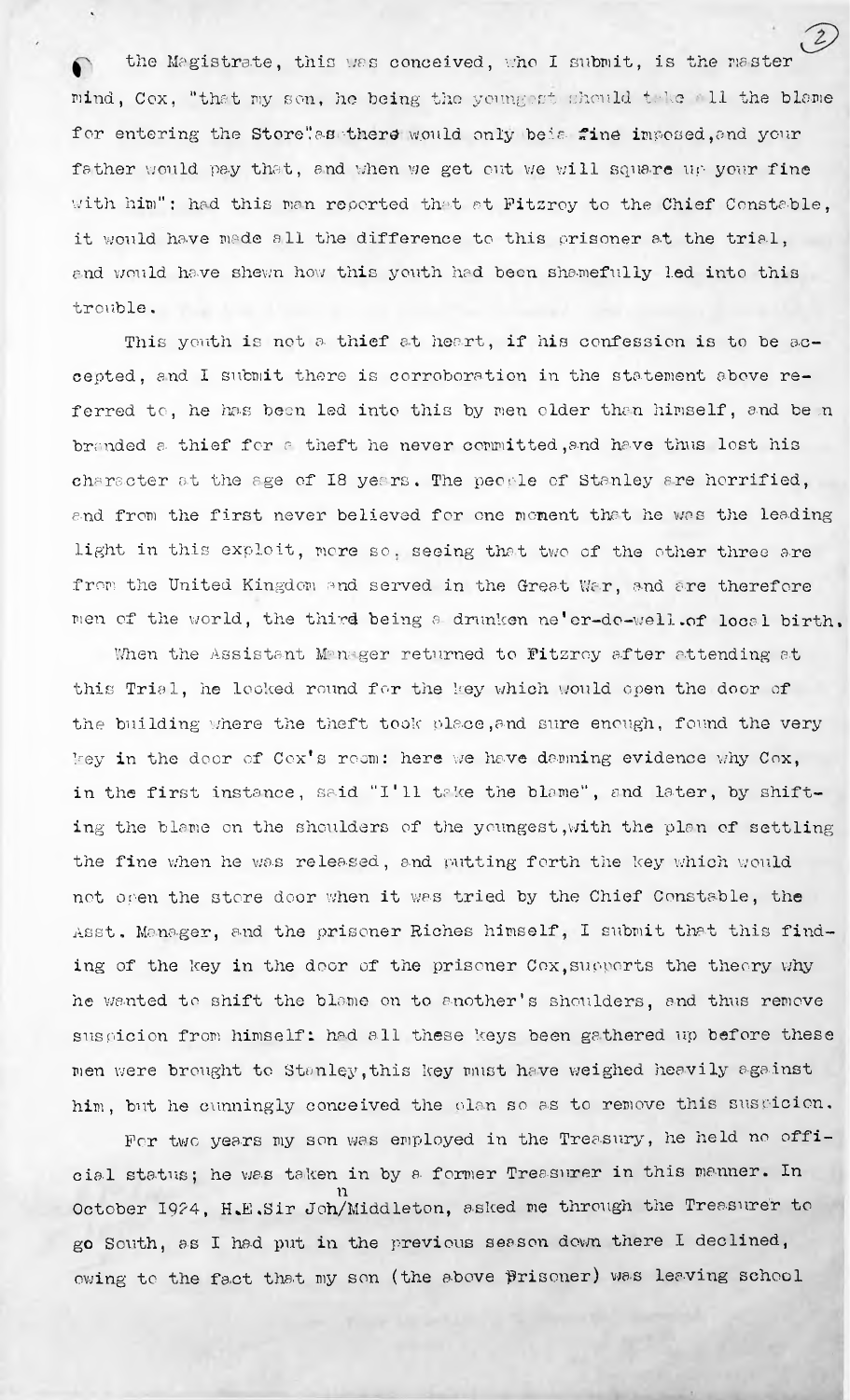was leaving school at the end of the year, and I wanted to be here so as to keep him from running the roads, the Treasurer replied, "you go South and I will see the Governor to let me occupy his time in the Treasury, so I went South, He remained in the Treasury for two years, most of that time he did not draw any pay, and he in the ordinary way came in touch with trays of money, particularly at the end of the month, was employed in counting out bags of money into treys, ready for the Clerk to pay over the counter, and generally,was in <sup>a</sup> position were the temptation was great for a lad not drawing wages ; but in face of this I have been assured by the Treasury Clerks that they never doubted his honesty.

away from his home before going to Fitzroy, he has led a most righta lot of scamps, as I have already said, he has lest his character, having regard to the foregoing facts, for a- theft he never commited, and it may be said, that his whole life is blasted as a result. up This lad has been born and brought/in Stanley, he had never be n ecus life, and therefore I am unable to believe he has taken any but  $\mathbf{m}$ a very minor part in this affair, and that through be/led astray by

<sup>I</sup> most respecfully ask Your Excellency to give the most earnest attention to the following points-

The remark made by Cox to the Chief Constable, when the latter paid his first visit to the Cookhouse viz. "I'll take the blame".

- $(2)$  The plan concocted during the Chief Constable's absence, as is the man referred to) to the taking of the blame and the payment of Pines - as related by the prisoner Riches to the man at Fitzroy. (Mr. S, Aldridge
- **(3)** The finding of the identical key in the door of Cox'<sup>s</sup> room at the Cookhouse, which fitted the Store.
- (4) The confession made to Dean Vaughan by the prisoner Riches, which fits in with the plan outlined and related to Mr. S< Aldridge at Fitzroy, before they were brought into Stanley by the Chief Constable.

 $\sqrt{\rho}$   $\sqrt{g}$   $\sqrt{g}$   $\sqrt{g}$   $\sqrt{g}$   $\sqrt{g}$   $\sqrt{g}$   $\sqrt{g}$   $\sqrt{g}$   $\sqrt{g}$   $\sqrt{g}$   $\sqrt{g}$   $\sqrt{g}$   $\sqrt{g}$   $\sqrt{g}$   $\sqrt{g}$   $\sqrt{g}$   $\sqrt{g}$   $\sqrt{g}$   $\sqrt{g}$   $\sqrt{g}$   $\sqrt{g}$   $\sqrt{g}$   $\sqrt{g}$   $\sqrt{g}$   $\sqrt{g}$   $\sqrt{g}$   $\sqrt{g$ help him to redeem the character he has so easily lost. *Chairmand* In conclusion, Your Excellency has the power under Ordinance him to his family earlier than his sentence implies<sub>.</sub>who will

I am, Your Excellency's obedient servant *fuelles*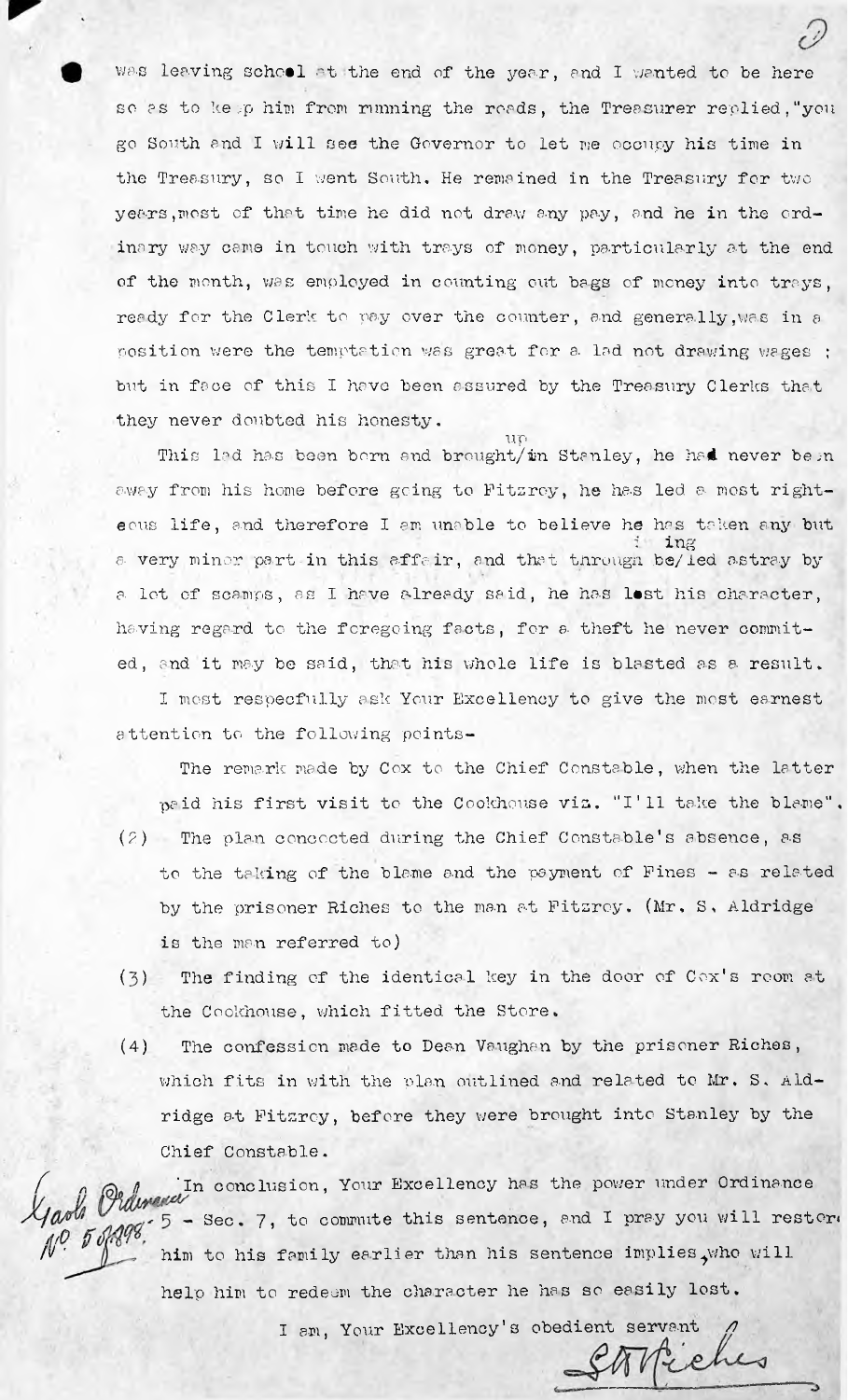Earl (4)

Off. 12 Sect.

Please refer the

Mechled pelilion to the

Majibrata to his observation.

2. I should like to see



a copy of the depositions

al of the negitates when

et the triel.

 $6.6.27$